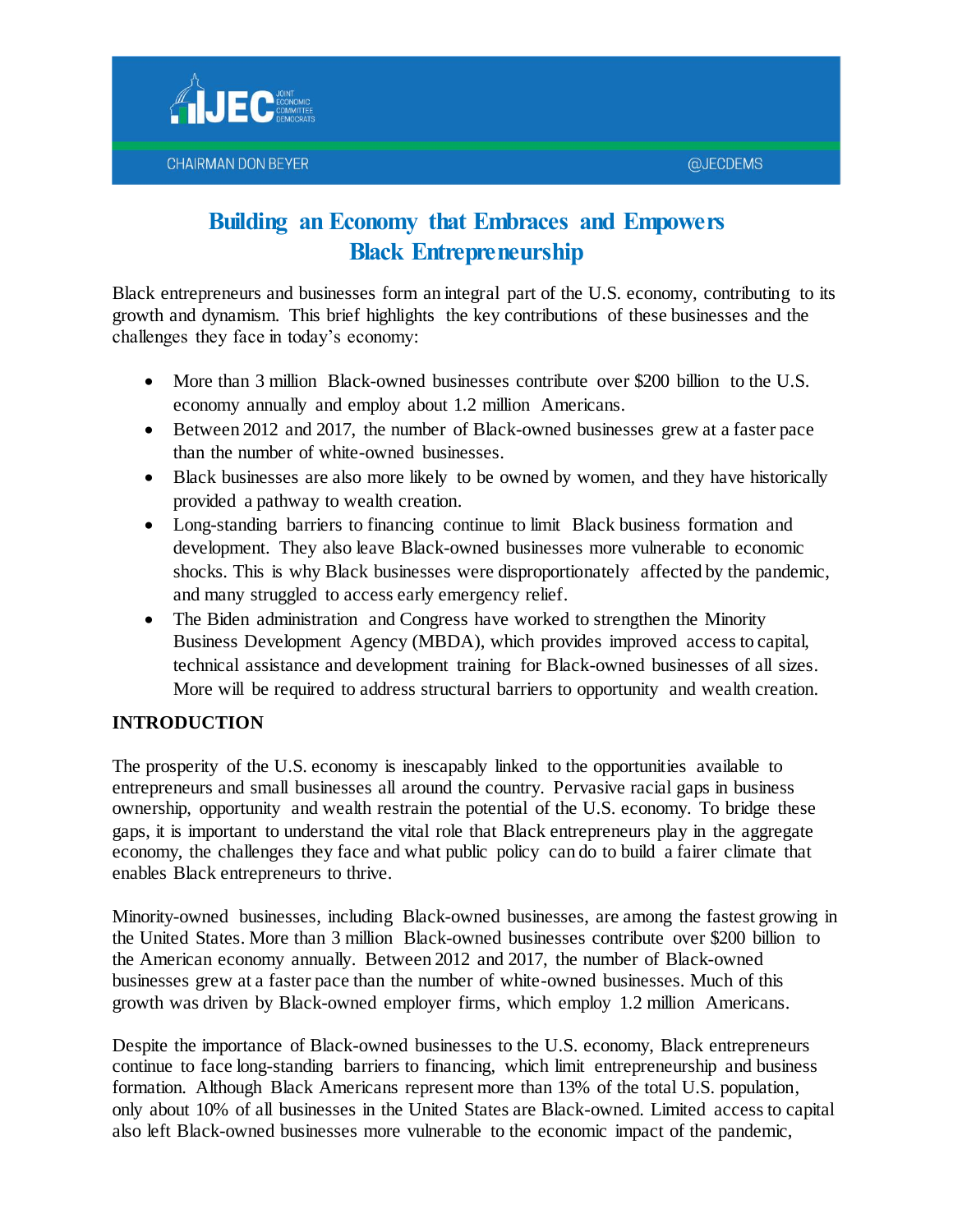causing Black businesses to be disproportionately affected by the ensuing economic contraction in 2020.

The federal government can play a vital role in alleviating many of these challenges and unlocking the full potential of Black entrepreneurs and businesses. The Biden administration and Congress have worked to strengthen the Minority Business Development Agency (MBDA), which provides improved access to capital, technical assistance and development training for Black and other minority-owned businesses of all sizes. The bipartisan Infrastructure Investment and Jobs Act (IIJA) permanently authorized the MBDA for the first time since its inception in 1969, and the Build Back Better Act would increase its funding and make progressive tax changes that can improve the competitiveness of small, Black-owned businesses. These advances in public policy contribute to the legacy of Black-owned businesses providing a pathway for building Black family wealth and strengthening the American economy.

### **BLACK ENTREPRENEURS AND BUSINESSES MAKE KEY CONTRIBUTIONS TO ECONOMIC GROWTH**

#### *The growth in Black-owned businesses helps drive U.S. economic dynamism*

More than 3 million Black-owned businesses contribute over \$200 billion to the American economy annually, making up 1 in 10 of the total number of employer and non-employer firms in the United Sates. Black-owned businesses are also among the fastest growing. Between 2012 and 2017, the number of Black-owned businesses grew at a faster pace than the number of whiteowned businesses (see figure below). Much of this growth was driven by Black-owned employer firms. These Black enterprises have grown at a pace nearly twice as fast as their white-owned counterparts and faster that the national average.



Source: Stanford Graduate School of Business, U.S. Census Bureau Note: All firms includes both employer and non-employer firms. Black and white populations are non-Hispanic.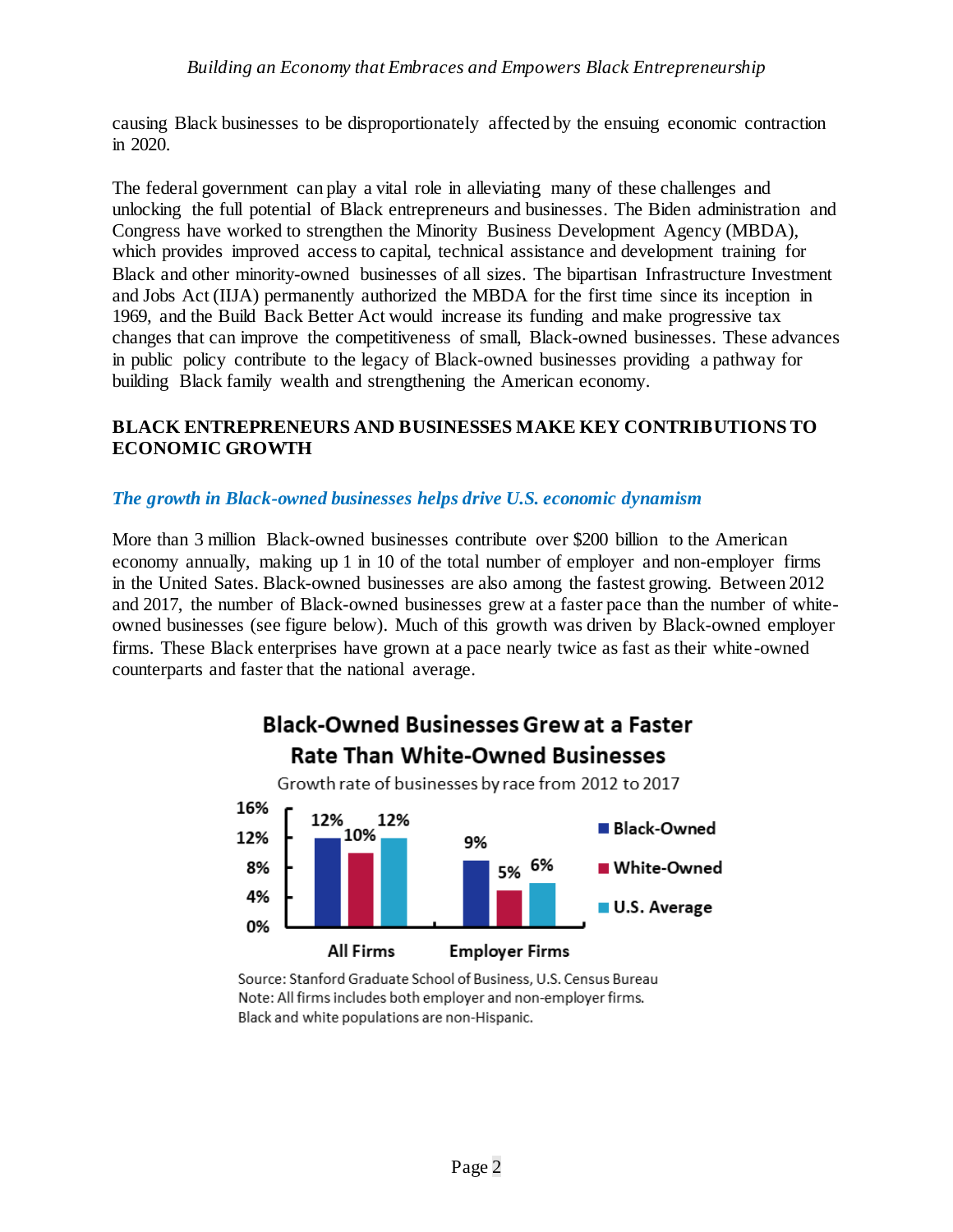*Black businesses serve as a force for employment and economic activity, especially for Black women*

Black-owned businesses play a critical role in the U.S. economy. In 2019, there were over 134,000 employer firms owned by Black Americans nationwide. These businesses, nearly a third of which are in the Health Care and Social Assistance sector, make important contributions caring for those who are sick, providing child care and more.

Black-owned businesses employ 1.27 million Americans, or roughly one percent of all actively employed workers, and generate \$134 billion in annual sales and over \$40 billion in payroll. More than one-third of employer firms owned by Black Americans employ 5 workers or more (see figure below).

## **Over One-Third of Black Businesses Employ Five or More Workers**

Share of Black businesses by number of employees, 2019



Black businesses are also more likely to be owned by women (see figure below). While about 37% of all firms are owned by women, more than half of all Black businesses are owned by women. Relative to white women and men, Black women are [more likely](https://hbr.org/2021/05/black-women-are-more-likely-to-start-a-business-than-white-men%22%20/o%20%22https:/hbr.org/2021/05/black-women-are-more-likely-to-start-a-business-than-white-men%22%20/t%20%22_blank) to be in the process of starting or running new businesses. In addition to providing important services and bolstering the American economy overall, Black female entrepreneurship can serve as a vehicle for wealth creation, narrowing racial and gender disparities.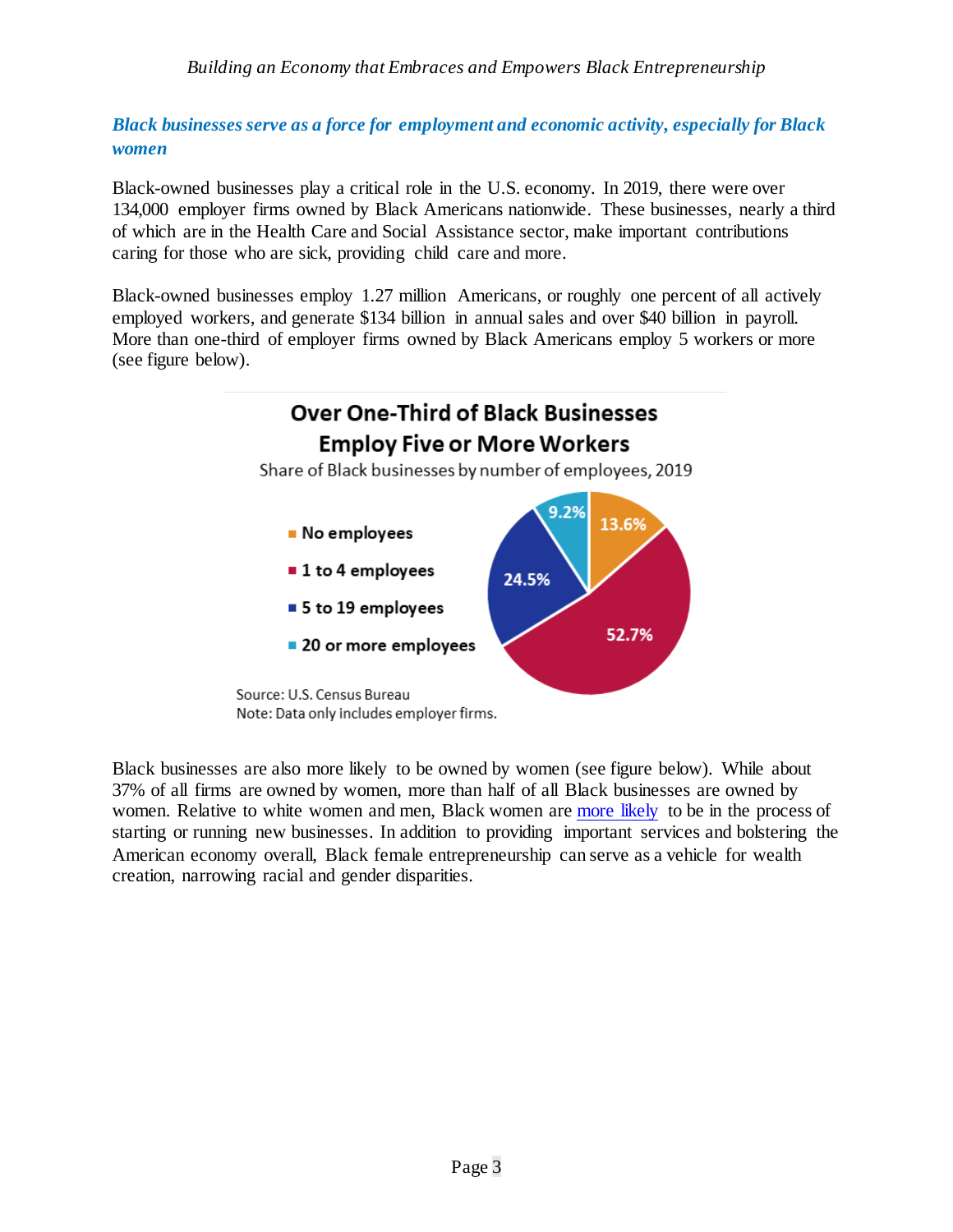



## *Black entrepreneurship and innovation have historically provided a pathway to wealth creation, even in the face of discrimination, violence and the destruction of Black property*

Black families have historically relied on novel business ideas and innovations to build wealth and strengthen their communities. Early evidence of Black enterprises in the United States [pre](https://www.jstor.org/stable/3115882)dates [the Civil War.](https://www.jstor.org/stable/3115882) Black entrepreneurship continued to grow after the Civil War as Black communities fought to thrive under Jim Crow laws. Since white businesses would not serve Black customers, Black Americans [increasingly founded](https://www.ferris.edu/HTMLS/news/jimcrow/question/2021/may.htm) their own businesses despite lack of access to capital and widespread discrimination. These enterprises created a safe community where Black dynamism and pride flourished. One of the most successful examples is America's Black Wall Street, the [Greenwood District](https://www.jec.senate.gov/public/index.cfm/democrats/2021/5/the-economic-legacy-of-the-1921-tulsa-race-massacre-today-s-racial-wealth-gap) of Tulsa, Oklahoma.

In early 1921, the Greenwood neighborhood was home to [191 businesses.](https://scholar.harvard.edu/files/nunn/files/tulsa.pdf) In just [the 100 block](https://www.nytimes.com/interactive/2021/05/24/us/tulsa-race-massacre.html) of Greenwood Avenue, there were more than 70 enterprises that were mostly Black-owned. The economic success of Black entrepreneurs in Greenwood was evident in much of the wealth it generated; Black and white residents of Tulsa had nearly identical [homeownership](https://www.theguardian.com/us-news/2021/may/31/tulsa-massacre-descendants-callout-stories) rates in 1920. But much of this wealth was destroyed in the 1921 Tulsa Race Massacre, which left hundreds of residents dead. On May 31, 1921, a violent white mob looted and burned nearly every [Black](https://scholar.harvard.edu/files/nunn/files/tulsa.pdf)[owned](https://scholar.harvard.edu/files/nunn/files/tulsa.pdf) business and home, decimating more than \$27 million of Black property in today's dollars. Black residents of Tulsa have [yet to recover](https://drive.google.com/file/d/1jJ3vTM1041sAxL4YGerghcQRT9TpUpiw/view) from the destruction of wealth over a century ago, but Greenwood's prosperity remains a clear example of the potential of entrepreneurship as a tool to build wealth among Black Americans and promote racial equity.

As in Tulsa, modern wealth disparities across the country are severe but can be narrowed via improved access to wealth-building opportunities in entrepreneurship. The [mean and median](https://www.jec.senate.gov/public/_cache/files/3847c763-bd17-45c4-be82-ba38a2d1f94e/racial-wealth-gap-and-tulsa---final2.pdf) [wealth](https://www.jec.senate.gov/public/_cache/files/3847c763-bd17-45c4-be82-ba38a2d1f94e/racial-wealth-gap-and-tulsa---final2.pdf) of Black families in the United States is less than 15% that of white families, and even as thousands of Black businesses serve communities across the country, employer firms are disproportionately owned by white Americans. As in the past, business ownership is one tool to narrow the racial wealth gap.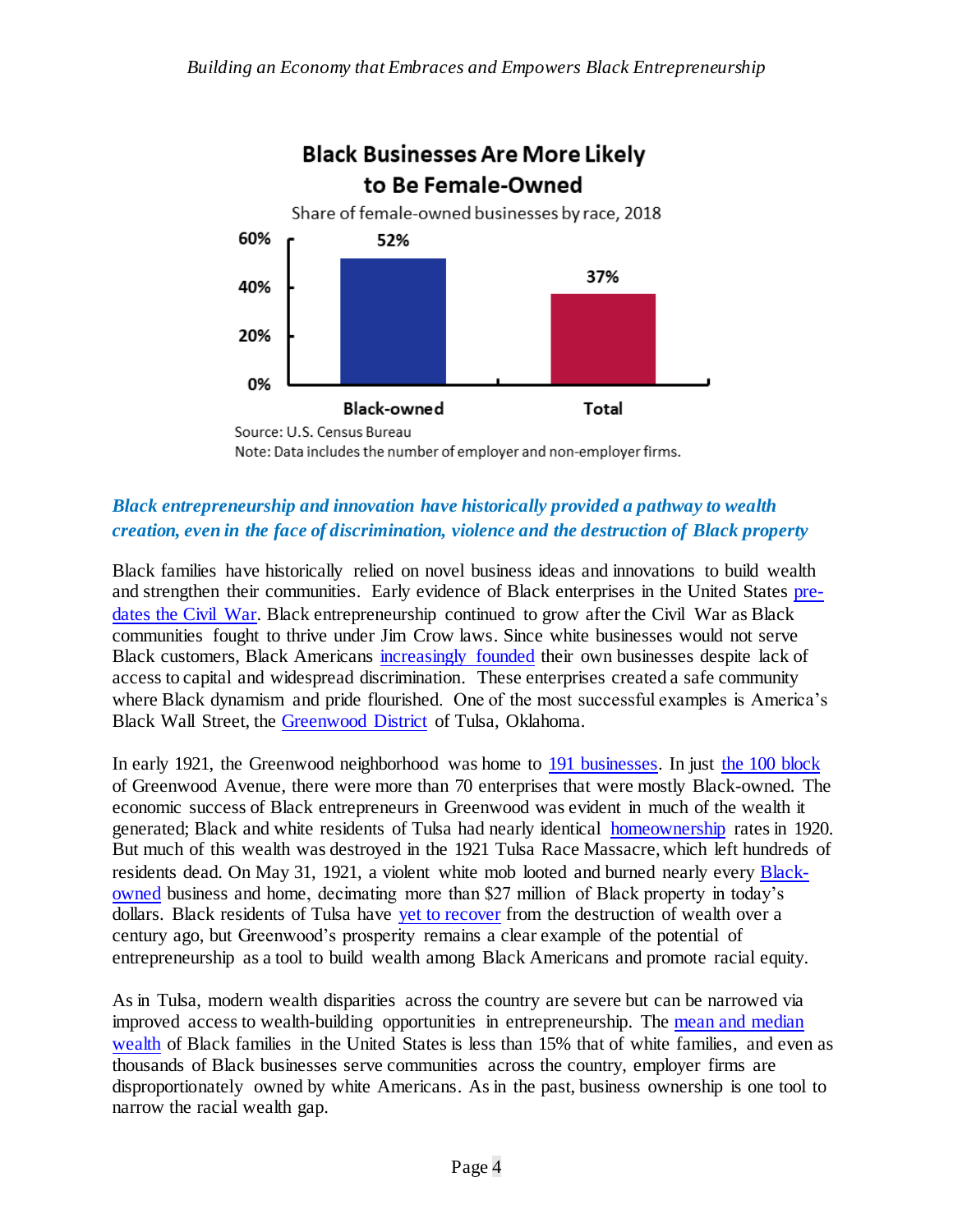### **BLACK ENTREPRENEURS AND BUSINESSES CONTINUE TO FACE CHALLENGES**

### *Long-standing structural barriers account for disparities in Black business formation and development*

Black entrepreneurs continue to face long-standing, structural barriers to entrepreneurship and business development. These barriers hold back business formation. Although Black Americans represent [more than 13% of the population,](https://www.census.gov/quickfacts/fact/table/US/PST045221) only about 10% of all businesses in the United States are Black-owned. In contrast, non-Hispanic white Americans own a higher share of businesses than the share of the total population they represent.

Black businesses are especially likely to be non-employer firms. Non-employer firms are [generally small,](https://www.fedsmallbusiness.org/medialibrary/FedSmallBusiness/files/2021/2021-sbcs-nonemployer-firms-report) such as real estate agents or independent contractors. Establishing a nonemployer business may be an attractive source of independent and flexible employment for individuals who may struggle to find the right match for their skills and experience due to discrimination and other barriers. Some of these businesses are borne out of [economic necessity](https://entrepreneurship.mit.edu/necessity-vs-innovation-based-entrepreneurs/) and do not always provide a clear path to economic security.

The businesses that hold the greatest opportunity for growth and stable contributions to wealth are employer firms. Only 2% of employer firms are owned by Black Americans, relative to the 77% of employer firms that are owned by white Americans (see figure below). Black employer firms also tend to be smaller, younger and less profitable than employer firms owned by white Americans. These disparities result in about [800,000](https://www.brookings.edu/essay/to-expand-the-economy-invest-in-black-businesses/) fewer Black-owned businesses than should otherwise exist.

# There Is a Pronounced Divide Between White and Black Ownership of Employer Firms



Note: "White-owned" refers to non-Hispanic white-owned firms.

Employer firms are also where differences in access to capital have the greatest consequences for firm outcomes. Black-owned employer firms are three times more likely than their white-owned counterparts to report that [lack of access](https://www.gsb.stanford.edu/sites/default/files/publication/pdfs/spotlight-2021-may-us-black-owned-businesses-pre-pandemic_3.pdf) to capital affects their profitability. Similarly, Blackowned employer businesses are more likely than employer firms owned by white Americans to have to leverage [personal sources of financing,](https://www.gsb.stanford.edu/sites/default/files/publication/pdfs/spotlight-2021-may-us-black-owned-businesses-pre-pandemic_3.pdf) like personal savings and credit cards, to start their businesses.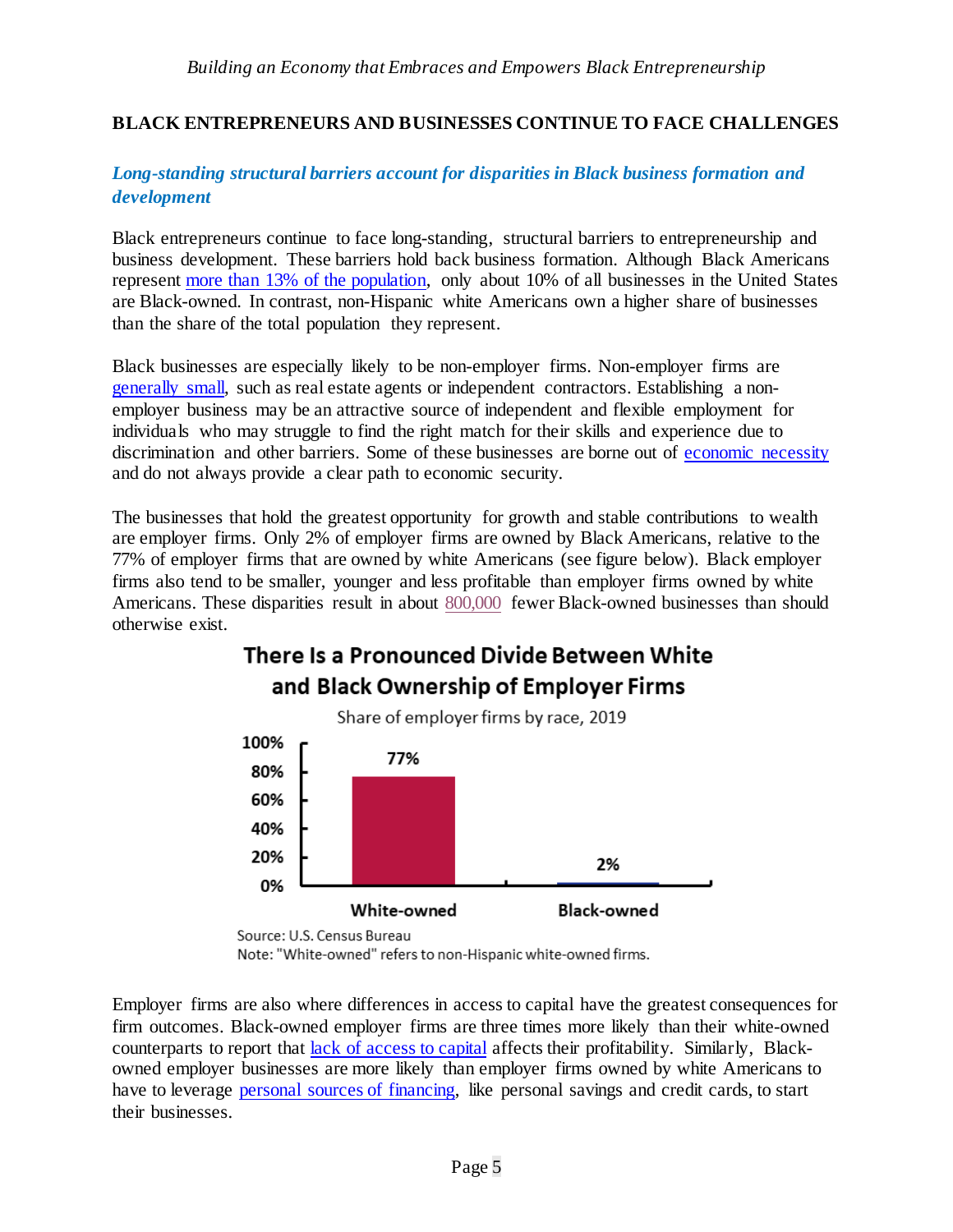### *Limited access to capital also leaves Black-owned businesses more vulnerable to economic shocks*

Minority-owned small businesses are more likely to be in a [financially precarious](https://www.fedsmallbusiness.org/medialibrary/FedSmallBusiness/files/2020/covid-brief.pdf) situation due to factors such as limited access to credit and an often-forced reliance on post-tax business profits as a primary funding source. Black businesses are generally less likely to have their [financing needs](https://www.fedsmallbusiness.org/medialibrary/FedSmallBusiness/files/2021/sbcs-report-on-firms-owned-by-people-of-color) met than white-owned businesses. These disparities affect even the more successful small businesses owned by Black Americans: Among businesses with good credit scores, [Black-owned](https://www.fedsmallbusiness.org/medialibrary/FedSmallBusiness/files/2021/sbcs-report-on-firms-owned-by-people-of-color) firms are half as likely as white-owned firms to receive all of the financing they apply for (24% versus 48%).

Even before the coronavirus pandemic, Black small businesses were more likely to show signs of financial vulnerability given challenges in profitability, credit and funding. In 2019, over half (58%) of Black-owned businesses were [classified](https://www.fedsmallbusiness.org/medialibrary/FedSmallBusiness/files/2020/covid-brief.pdf) as being financially "at risk" or "distressed" compared to 27% of white-owned businesses (see figure below). When the pandemic-triggered recession took place, Black businesses had less of a financial cushion to soften the impact of harsh business conditions.



*Black businesses were disproportionately harmed during the COVID-19 pandemic and struggled to access early emergency relief* 

The structural inequities faced by Black communities and entrepreneurs left them vulnerable to the worst financial impacts of the pandemic-induced recession. While performance indicators declined substantially for the majority of small employer establishments between 2019 and 2020, Black-owned businesses saw more [significant negative effects](https://www.newyorkfed.org/medialibrary/media/smallbusiness/DoubleJeopardy_COVID19andBlackOwnedBusinesses) than white-owned businesses on revenue, employment and operations as a result of the pandemic.

More than two-thirds of small employer firms owned by Black Americans reported having to reduce their [operations](https://www.fedsmallbusiness.org/medialibrary/FedSmallBusiness/files/2021/sbcs-report-on-firms-owned-by-people-of-color) due to the pandemic, relative to about half of white-owned businesses. Small, Black-owned establishments were also more likely to report a decline in sales than their white-owned counterparts. By 2020, more than 9 in 10 Black-owned employer firms reported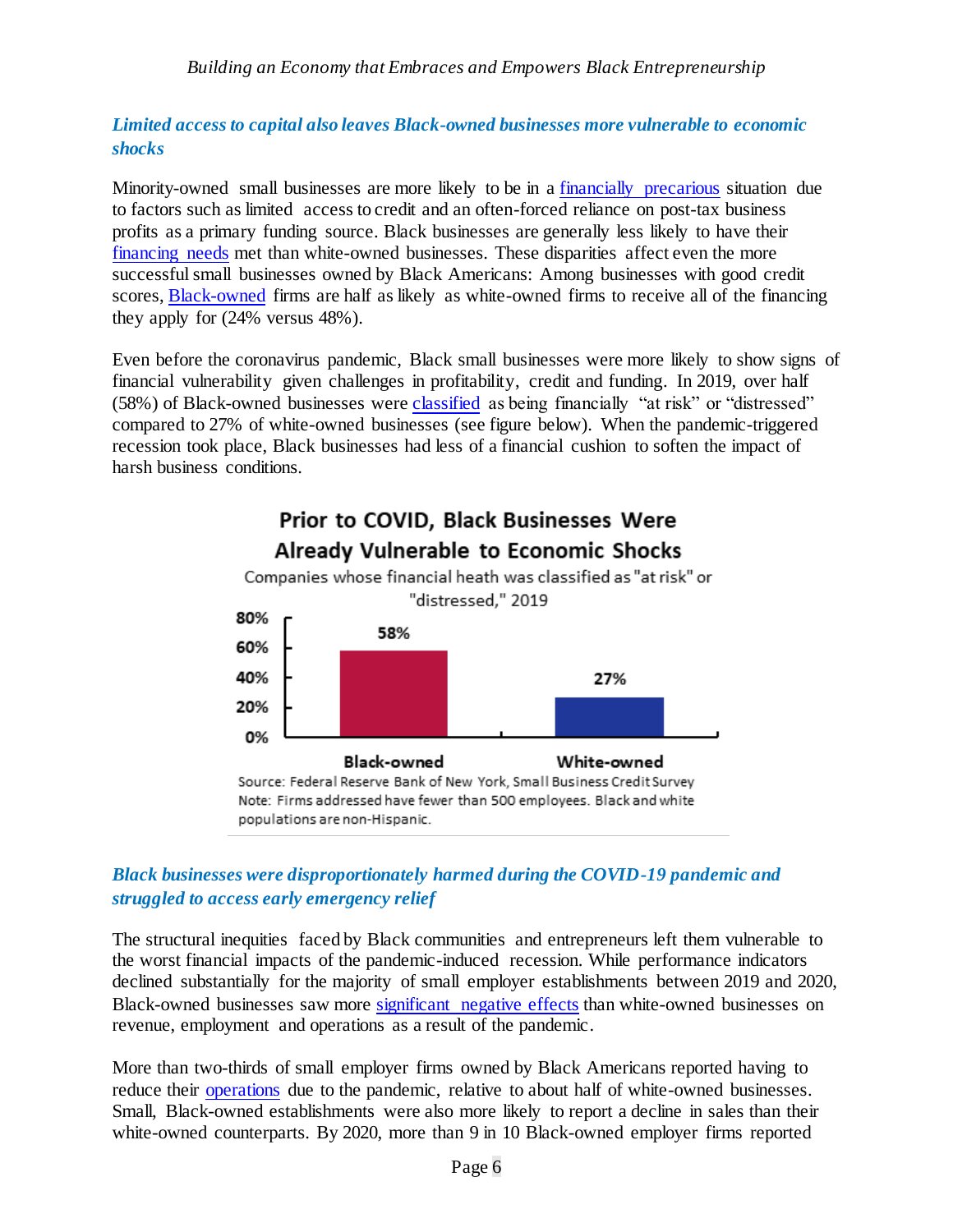facing significant financial stress. Small Black entrepreneurs face more financial challenges than any other group. During this hardship, Black businesses were also more likely than their counterparts to be forced to tap into their personal funds (see figure below).



Note: Firms addressed have fewer than 500 employees.

Congress created the Paycheck Protection Program (PPP) in March 2020 as source of emergency relief for small businesses. Over the course of the pandemic, this program became one of the largest small-business support efforts, sending nearly [\\$800 billion](https://www.sba.gov/sites/default/files/2021-06/PPP_Report_Public_210531-508.pdf) in loans to businesses. But Black and other minority businesses struggled to access much of this funding. One [study](https://www.nber.org/papers/w29364) found that small- and medium-sized banks gave out approximately 50% of all PPP loans but Blackowned businesses received only 3.3% of loans from small banks and only 4.1% of loans from medium banks. Meanwhile, white borrowers received nearly 90% of the loans from small banks and 84% of loans from medium-sized lenders. This is despite that fact that Black-owned business requested smaller loans, on average, than other minority and non-minority businesses.

These difficulties explain why Black businesses experienced the most [acute decline](https://www.newyorkfed.org/medialibrary/media/smallbusiness/DoubleJeopardy_COVID19andBlackOwnedBusinesses) since the very early stages of the pandemic. While the number of active business owners declined across the board as a result of the pandemic, the decline of Black business owners was more pronounced. The total number of active business owners [fell](https://www.newyorkfed.org/medialibrary/media/smallbusiness/DoubleJeopardy_COVID19andBlackOwnedBusinesses) by 22% from February to April 2020 and by 41% for Black business owners.

### **BUILDING AN ECONOMY THAT EMPOWERS BLACK ENTREPRENEURS AND BUSINESSES**

## *Empowering the Minority Business Development Agency is vital to improve access to capital for Black-owned businesses*

The U.S. Department of Commerce [Minority Business Development Agency](https://www.mbda.gov/who-we-are/overview) (MBDA) is charged with improving access to capital, technical assistance and development training for Black-owned businesses of all sizes. To ensure this agency has the tools it needs to assist minority owned businesses, Congress has recently acted to strengthen the MBDA.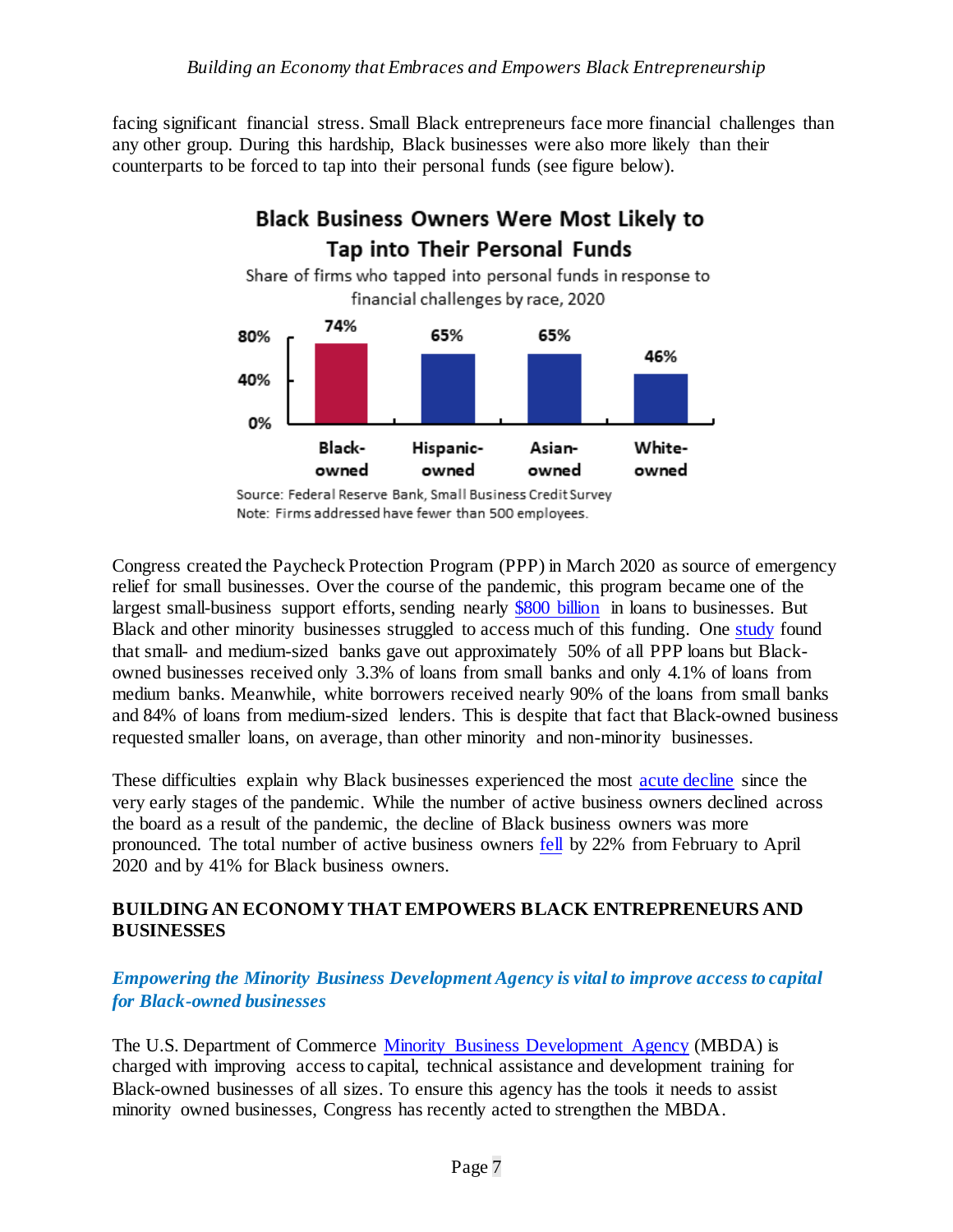Specifically, the IIJA [permanently authorized](https://www.commerce.gov/news/blog/2021/11/minority-business-development-agency-permanently-authorized-bipartisan) the MBDA for the first time since its inception in 1969. This will allow the federal agency to increase its programs and outreach to the more than 3 million Black-owned businesses by expanding the agency's grant-making capacity to partner with community and national non-profits that are engaged in private and public sector development and research. The IIJA also mandates the creation of entrepreneurial grants to develop the next generation of Black entrepreneurs coming out of Historically Black Colleges and Universities.

Creating the MBDA as a [statutory](https://www.commerce.gov/news/blog/2021/11/minority-business-development-agency-permanently-authorized-bipartisan) agency marks the dawn of a new era in minority business development with an intentional shift towards addressing the structural barriers to capital and contracts that limit the growth potential and markets of Black enterprises. The [Build Back Better](https://www.whitehouse.gov/briefing-room/statements-releases/2021/12/17/fact-sheet-the-biden-harris-administration-advances-equity-and-opportunity-for-black-people-and-communities-across-the-country-2/)  [Act](https://www.whitehouse.gov/briefing-room/statements-releases/2021/12/17/fact-sheet-the-biden-harris-administration-advances-equity-and-opportunity-for-black-people-and-communities-across-the-country-2/) would further empower the MBDA for decades to come by funding it at \$1.6 billion through 2029.

### *Public access to disaggregated data of federal contracting will improve access and the opportunities available to Black-owned businesses*

In order to increase the share of procurement dollars going to small, disadvantaged businesses, the Biden administration has prioritized [publicizing](https://www.whitehouse.gov/briefing-room/statements-releases/2021/12/02/fact-sheet-biden-harris-administration-announces-reforms-to-increase-equity-and-level-the-playing-field-for-underserved-small-business-owners/) disaggregated data on Federal procurement and contracting. The importance of this cannot be understated. For the first time, the federal government has [released data](https://www.whitehouse.gov/briefing-room/statements-releases/2021/12/02/fact-sheet-biden-harris-administration-announces-reforms-to-increase-equity-and-level-the-playing-field-for-underserved-small-business-owners/) on federal contracting by race and ethnicity of the business owner, which shows that Black-owned businesses are among the most disadvantaged.

Disaggregated data, like the share of procurement dollars going to Black-owned business (only about [1.7%](https://www.sba.gov/blog/sba-releases-fy-2020-disaggregated-contracting-data) of federal contracting dollars in FY 2020), can help policymakers more-accurately evaluate the federal government's performance in supporting equity for Black-owned businesses. It would also allow further assessments of [procurement by industry,](https://www.whitehouse.gov/cea/written-materials/2021/12/01/the-benefits-of-increased-equity-in-federal-contracting/) which would highlight parts of the economy in which minority-owned businesses face the greatest disadvantage in federal purchasing. Increasing data transparency represents a [necessary condition](https://www.whitehouse.gov/cea/written-materials/2021/12/01/the-benefits-of-increased-equity-in-federal-contracting/) to achieving economic equity.

#### *Using federal procurement to narrow the racial wealth gap for black entrepreneurs*

The United States federal government is [the largest consumer of goods in the world,](https://www.whitehouse.gov/briefing-room/statements-releases/2021/06/01/fact-sheet-biden-harris-administration-announces-new-actions-to-build-black-wealth-and-narrow-the-racial-wealth-gap/) spending more than [\\$650 billion](https://www.whitehouse.gov/briefing-room/statements-releases/2021/12/17/fact-sheet-the-biden-harris-administration-advances-equity-and-opportunity-for-black-people-and-communities-across-the-country-2/) each year. As a result, federal procurement is one of the government's most effective tools to advance equity and build wealth for Black entrepreneurs and their families. Only [about 10%](https://www.whitehouse.gov/briefing-room/statements-releases/2021/06/01/fact-sheet-biden-harris-administration-announces-new-actions-to-build-black-wealth-and-narrow-the-racial-wealth-gap/) of federal agencies' total eligible contracting dollars typically go to small, disadvantaged businesses, a category under federal law for which Black-owned and other minority-owned businesses are most likely to qualify.

The Biden Administration has set a more [ambitious goal](https://www.whitehouse.gov/briefing-room/statements-releases/2021/12/02/fact-sheet-biden-harris-administration-announces-reforms-to-increase-equity-and-level-the-playing-field-for-underserved-small-business-owners/) of increasing the share of procurement dollars going to small, disadvantaged businesses by half, from 10% to 15%, by fiscal year 2025. This would translate to an additional investment of an estimated [\\$100 billion](https://www.whitehouse.gov/briefing-room/statements-releases/2021/12/02/fact-sheet-biden-harris-administration-announces-reforms-to-increase-equity-and-level-the-playing-field-for-underserved-small-business-owners/) in these small and disadvantaged enterprises over the course of about 5 years.

Using the purchasing power of the federal government to close the gap in business ownership between privileged and disadvantaged groups can have a dramatic impact on the racial wealth gap. For example, closing the gap in small business ownership rates between Black and white